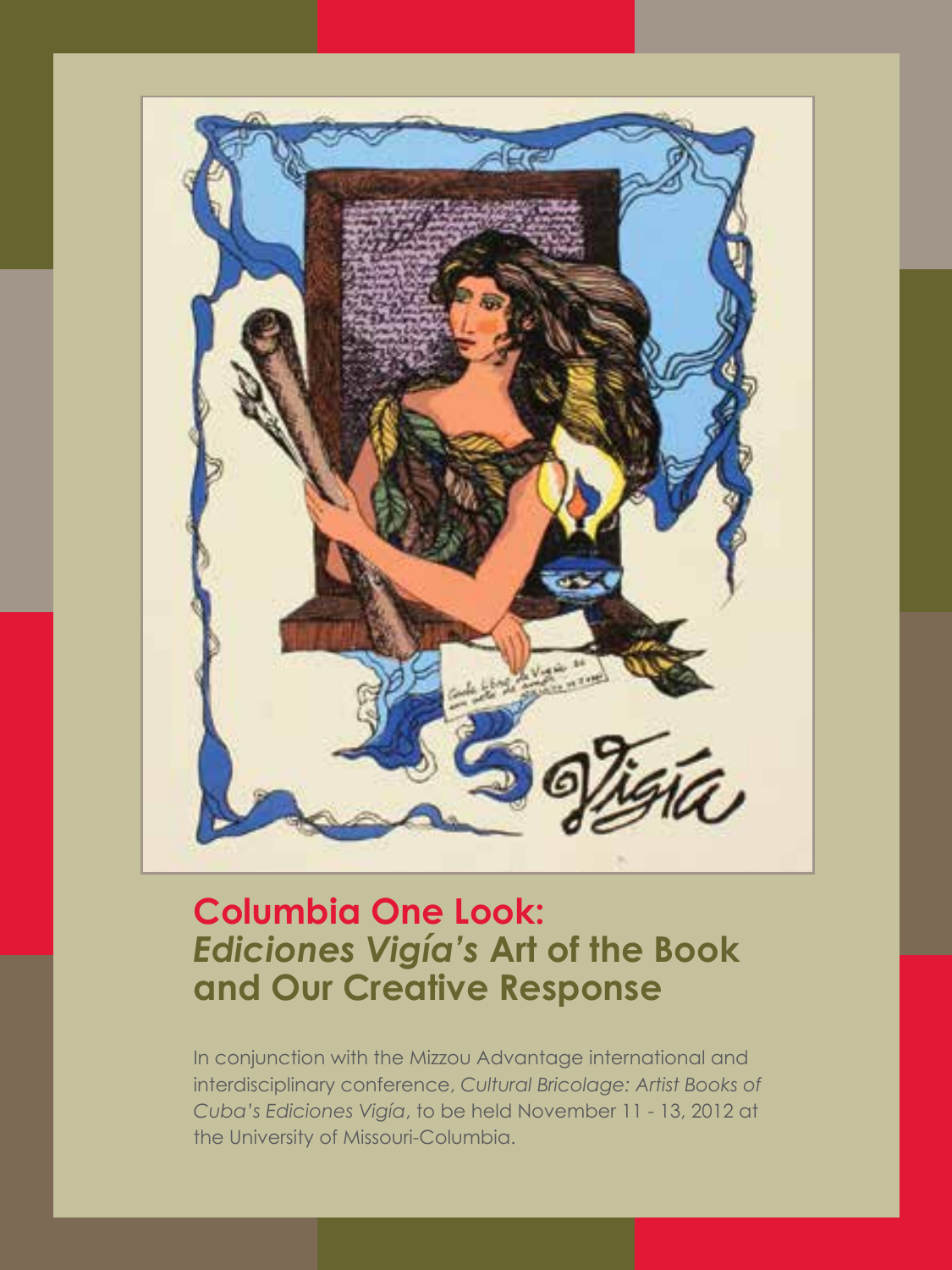

- 1. Museum of Art and Archaeology
- 2. The George Caleb Bingham Gallery
- 3. Ellis Library
- 4. Perlow-Stevens Gallery
- 5. Daniel Boone Regional Library
- 6. The Craft Studio
- 7. Fine Arts Building
- 8-9. University of Missouri Student
	- **Center**
- 10. Townsend Hall
- 11. Student Success Center
- 12. Orr Street Studios
- 13. Columbia Public School Adminis
	- tration Building (not on the map)

# **Columbia One Look:**  *Ediciones Vigía's* **Art of the Book and Our Creative Response**

Columbia's One Look program began when Juanamaría Cordones-Cook introduced a group of artists, educators, and historians to art books designed by the Cuban artist, Rolando Estévez Jordán, and produced by the publishing house he co-founded, *Ediciones Vigía*. We fell in love with the works for their ingenuity and playfulness, as well as for the fact they reminded us that books are more than words printed on a page or displayed on a screen: they are material objects with the potential to engage all our senses, and in doing so, encourage us to look at the words — and the world — in entirely new ways.

The exhibitions listed in this guide showcase how Estévez's books inspired the entire Columbia community, from preschoolers to adults, to consider the art of the book and to create their own. We hope you visit all these sites to see, feel, hear, smell, and touch what a difference a book makes!

# Cathy Callaway

*Museum of Art and Archaeology, University of Missouri*

Kristin Schwain

*Department of Art History and Archaeology, University of Missouri*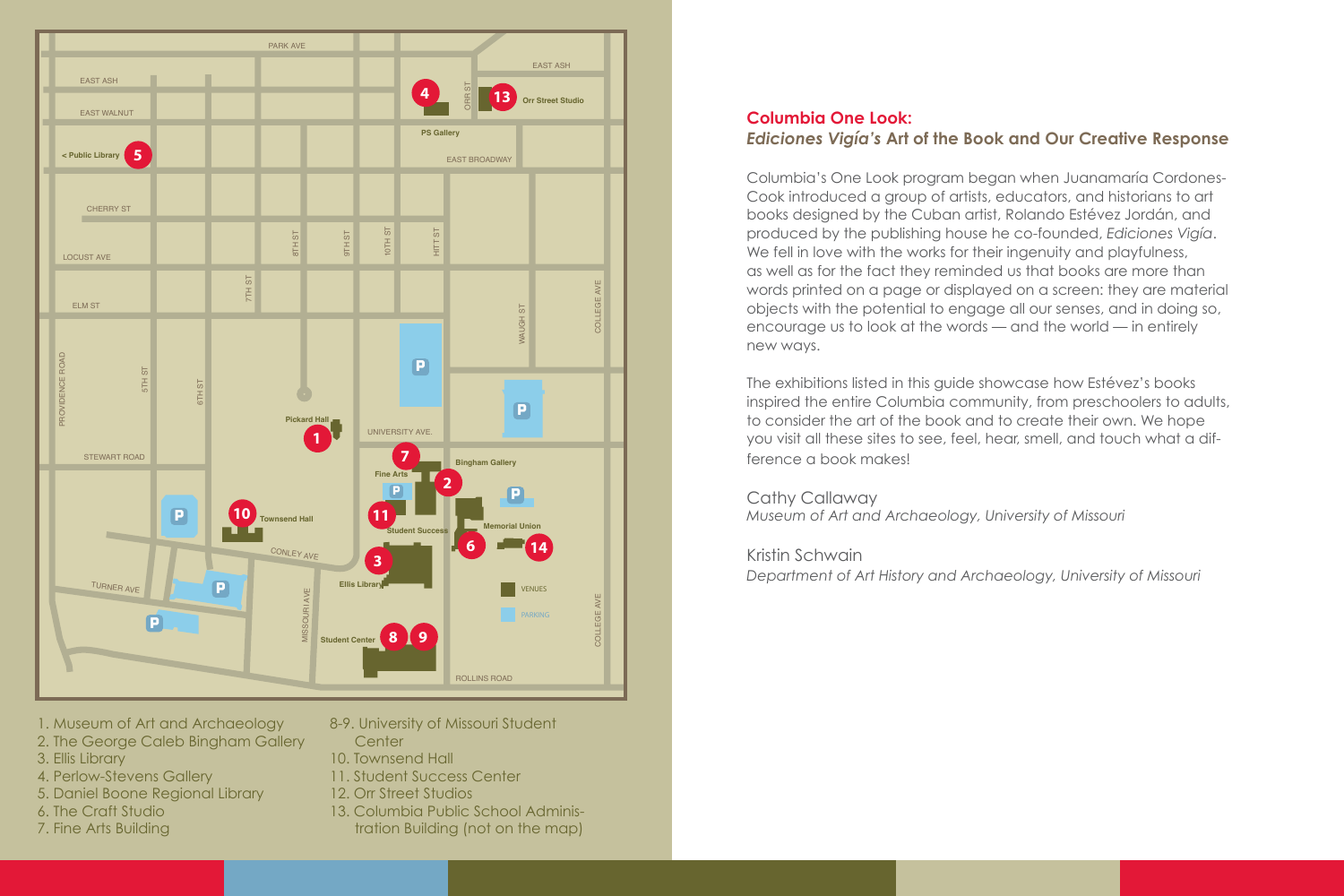

**Location:** 1 Pickard Hall. Pickard Hall is on Francis Quadrangle next to the Columns. It is at the corner of Ninth Street and University Avenue.

# **The Art of Rolando Estévez Jordán and** *Ediciones Vigía*

*Ediciones Vigía* is an independent publishing house located in Matanzas, Cuba, known since the nineteenth century as the "Athens of Cuba." Rolando Estévez Jordán, a visual artist, and Alfredo Zaldívar, a poet, co-founded *Vigía* in 1985 to create a space for writers and artists to gather and discuss their work. The group began creating single-sheet flyers that advertised meeting times, and eventually evolved into a publishing house. Since then, writers, designers, and volunteers have been working collaboratively to publish handmade books that combine art and literature.

Unlike other publishing houses that digitally print hundreds of copies of books on fresh clean paper, *Vigía* uses repurposed and recycled materials such as paper from the local butcher, yarn, fabric, leaves, dried flowers, tin foil, and various other materials to build a limited number of volumes, with a maximum of two hundred. Each issue is made by hand in the Matanzas workshop by a group of artisans, resulting in unique objects that feature the same text, form, and general imagery but sometimes differ in artistic details. All of the components of the books—the materials, the design, the text, the images, the movable parts—connect to each other and the author's writing. Through their sensory interactions with the books, viewers are invited to interpret these layered and complex works in equally layered and complex ways.

Kim Nochi*, Independent Scholar*

#### **TITLE:** *Rolando Estévez and the Genius of* Vigía **VENUE:** Museum of Art and Archaeology, University of Missouri (MAA)

#### **Dates:**

**November 3, 2012-March 17, 2013**

The Museum of Art and Archaeology's feature exhibition displays one-of-a-kind artworks and books designed by Estévez in the Museum's collection. Situated in the Barton Gallery, the exhibition emphasizes the tactility of the works– their various sizes and shapes as well as the diverse materials they employ – to underscore how they require a reader's dynamic interaction with them.

The Museum of Art and Archaeology advances understanding of our artistic and cultural heritage through research, collection and interpretation. We help students, scholars and the broader community to experience authentic and significant art and artifacts firsthand and to place them in meaningful contexts. We further this mission by preserving, enhancing and providing access to the collections for the benefit of present and future generations.

#### **Hours:**

*Tuesday-Friday: 9am-4pm Thursday: until 8pm Saturday & Sunday: 12pm-4pm Closed Holidays*

**http://maa.missouri.edu/** 







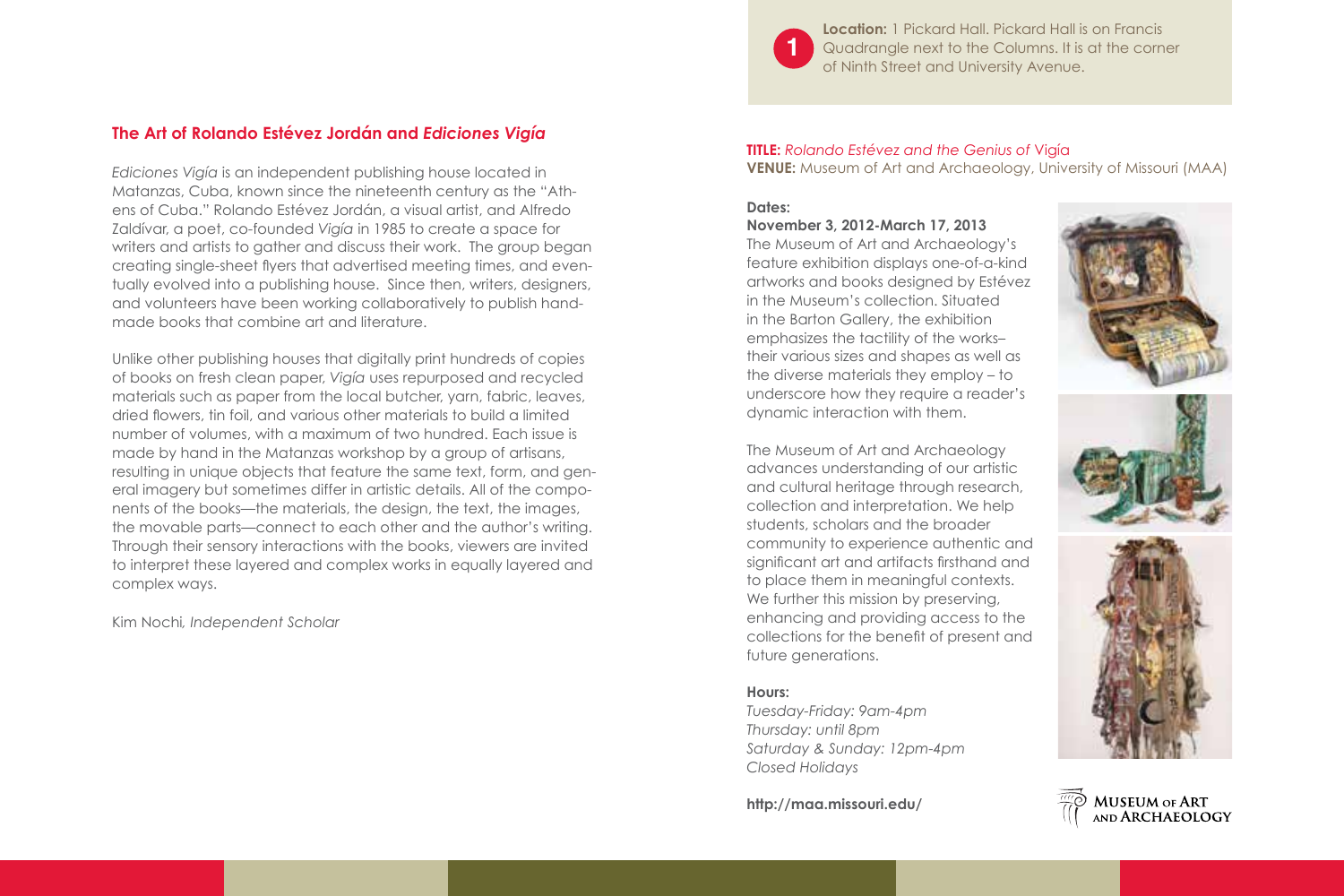#### **Location:** http://vigia.missouri.edu

#### **TITLE:** *The Art and History of* Ediciones Vigía **VENUE:** vigia.missouri.edu



Artist Books of Cuba's **Ediciones Vigía** 

This on-line exhibition and catalog of *Ediciones Vigía* publications in the collection of the Museum of Art and Archaeology was produced by graduate students in a museum studies course co-taught by Cathy Callaway, Museum of Art and Archaeology, and Kristin Schwain, Department of Art History and Archaeology. They produced labels and extended essays on individual books; often, their entries are the first close analyses of these challenging and sophisticated works. Authors include: Lyria Bartlett, Lauren Bartshe, Niki Eaton, Campbell Garland, Sarah Jones, Aimee Koon, Kim Nochi, and Alyssa Wolfman.

The website http://vigia.missouri. edu is the home for the University's international conference on the press, *Cultural Bricolage: Artist Books of Cuba's Ediciones Vigía*. At the conclusion of the conference, it will serve as a permanent host for Vigía art and scholarship.

**http://vigia.missouri.edu**

**TITLE:** *Works on Paper by Rolando Estévev Jordán* **VENUE:** The George Caleb Bingham Gallery, University of Missouri

**Location:** 505 Hitt Street. The Bingham Gallery is located in the Fine Arts Building, which is at the corner of Hitt Street and University Avenue.

#### **Dates: Monday, November 5- Wednesday, November 14, 2012**

**2**

Large unframed works on paper by Estévez, best known for his work with *Ediciones Vigía*, will be displayed at the Bingham Gallery. Spanning 1979 to the present, the featured works have been chosen to represent a lifetime of production.

The Bingham Gallery will host a reception for the artist on Monday, November 12 from 5:30-7:30pm. Estevéz will give translated remarks about his work at 6:00pm. All are welcome to attend.

The George Caleb Bingham Gallery hosts exhibits of contemporary art in a variety of media. The gallery's yearly schedule includes Undergraduate and M.F.A. Thesis Exhibits as well as two Invitational Exhibits per year, which spotlight internationally recognized artists like Estévez.

#### **Hours:**

*Monday–Friday: 8am–5pm Closed Holidays*

**binghamgallery.missouri.edu**



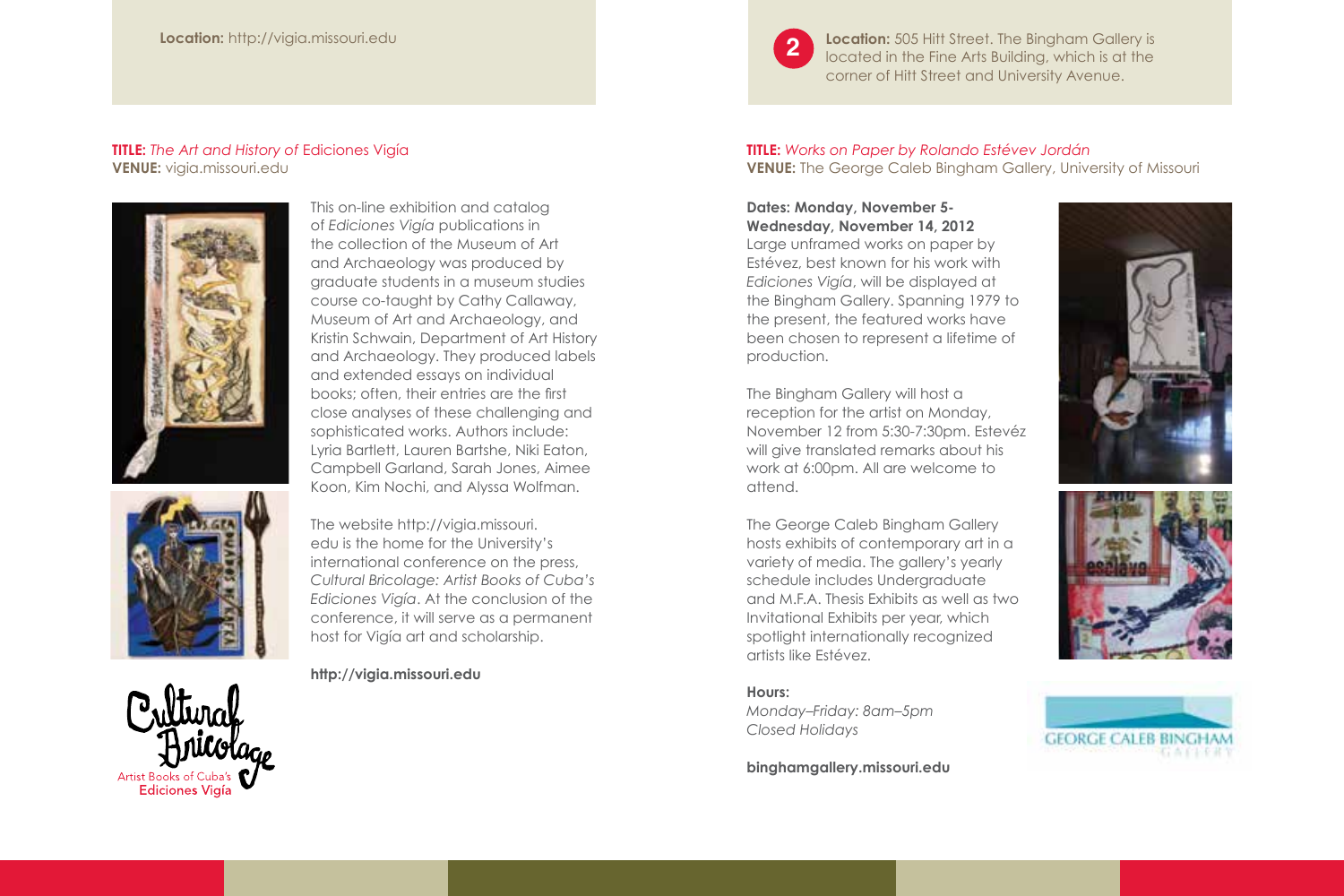**3 Location:** 520 South 9th Street The Ellis Library Colon-nade is located on the first floor and accessible from the Lowry Mall entrance.

#### **TITLE:** *The Magical World of* Ediciones Vigía **VENUE:** Ellis Library, University of Missouri





**Dates: October 30—November 27, 2012** The Library's Colonnade is the exhibiting space for Dr. Juanamaria Cordones-Cook's collection of *Vigía* books, amassed during her annual research trips to Cuba. First introduced to the press by the Cuban poet Nancy Morejón, Cordones-Cook developed a close relationship with Estévez and the press. This display of rarely seen and in some cases one-of-a-kind books showcases the scholar's keen interest in fine poetry and the fascinating art of *Vigía* books.

In support of the instruction, research, service and economic development programs of the University, the MU Libraries acquire, preserve and make accessible scholarly resources; provide instruction, develop innovative services and apply new inform¬ation technologies to achieve a single overarching purpose: to serve the needs of our users.



# **Hours:**

*Monday-Thursday: 7:30am – 2am Friday: 7:30am – 8pm Saturday: 9am – 8pm Sunday: 12pm – 2am*

**mulibraries.missouri.edu** 



**4 Location:** 1025 East Walnut Street, Columbia, Missouri

#### **TITLE:** *We're In This Together* **VENUE: Perlow-Stevens Gallery**

**Dates: October 3-December 29, 2012**

The Gallery will be showcasing its exhibition, *We're in this Together*, curated by artist Kim Wardenburg (St. Louis, MO). The show was organized in response to artist books made by the Cuban publishing collective, *Ediciones Vigía*. Expanding on the idea of material improvisation, a defining characteristic of the *Vigía* projects, *We're in this Together*  explores eight artists' books as devices for improvisational performance, navigation, and interaction within an environment extending beyond the books themselves.

The Gallery will be hosting a reception for the exhibit from 5:00-7:00 on November 13, 2012, at the conclusion of the conference. All are welcome to attend!

Located in the North Village Arts District, the Perlow-Stevens Gallery features local, regional, and national artists in rotating exhibitions.

#### **Hours:**

*Tuesday-Saturday: 1-6pm Sunday: 11am-4pm*

**www.perlow-stevensgallery.com**





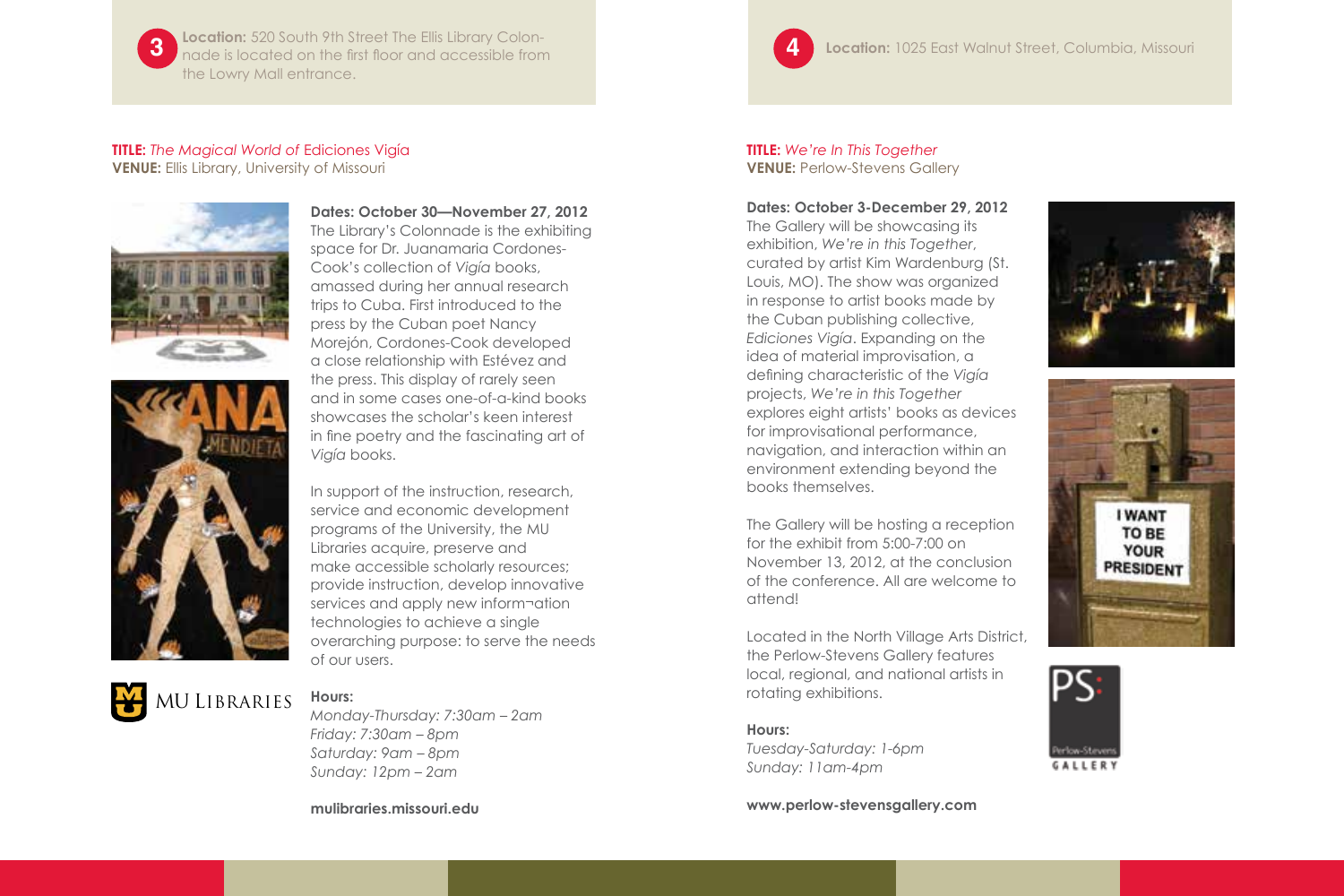#### **TITLE:** *The Art of the Book: Covered!* **VENUE:** Daniel Boone Regional Library- Columbia Branch





A collection of artwork created by children and young adults is on display on the third floor of the Columbia branch of the Daniel Boone Regional Library. Taking inspiration from Ediciones *Vigía*, the artworks on display were created during family events held at the University of Missouri's Museum of Art and Archaeology in July and September. Organized by Cathy Callaway and Mary Franco, these events focused on *Vigía's* use of recycled materials and found objects.

The first set of works was on display from July 21st to September 30th. The second set is on view until November 30th.

The Columbia branch of DBRL is the largest public library in the region. It features an important collection of local artists' works, including two prominent on-site sculptures.

# Dantel Boone Regional Library

**Hours:** 

*Monday-Thursday: 9am-9pm Friday: 9am-6 pm Saturday: 9am-5pm Sunday: 1-5pm*

**dbrl.org/columbia-public-library**



**Location:** 518 Hitt Street. The Craft Studio is located in the basement of the north side of Memorial Union in room N12.

#### **TITLE:** *In the Spirit of Vigía: Artist Books from the MU Department of Art Fibers Program*

**VENUE:** MSA/GPC Craft Studio Gallery, University of Missouri

#### **Dates: November 5-November 16, 2012**

The one-of-a-kind artbooks created by invited student artists from the MU Fibers Program as well as distinguished program alumni are on display at the Craft Studio. In the spirit of *Ediciones Vigía*, the eclectic assortment of artists' books invites viewers to reconsider traditional boundaries of the book as object through the use of creative structures, innovative media and unique narrative approaches.

The Craft Studio, supported by the Missouri Student Association and Graduate Professional Council, welcomes University of Missouri students and members of the Columbia community to participate in arts and crafts projects, geared toward cultivating their individual creativity.

#### **Hours:**

*Monday-Thursday: 10am -9pm Friday: 10am-6pm Saturday: Noon-6 pm Sunday: Noon-4 p.m.*

**craftstudio.missouri.edu/**



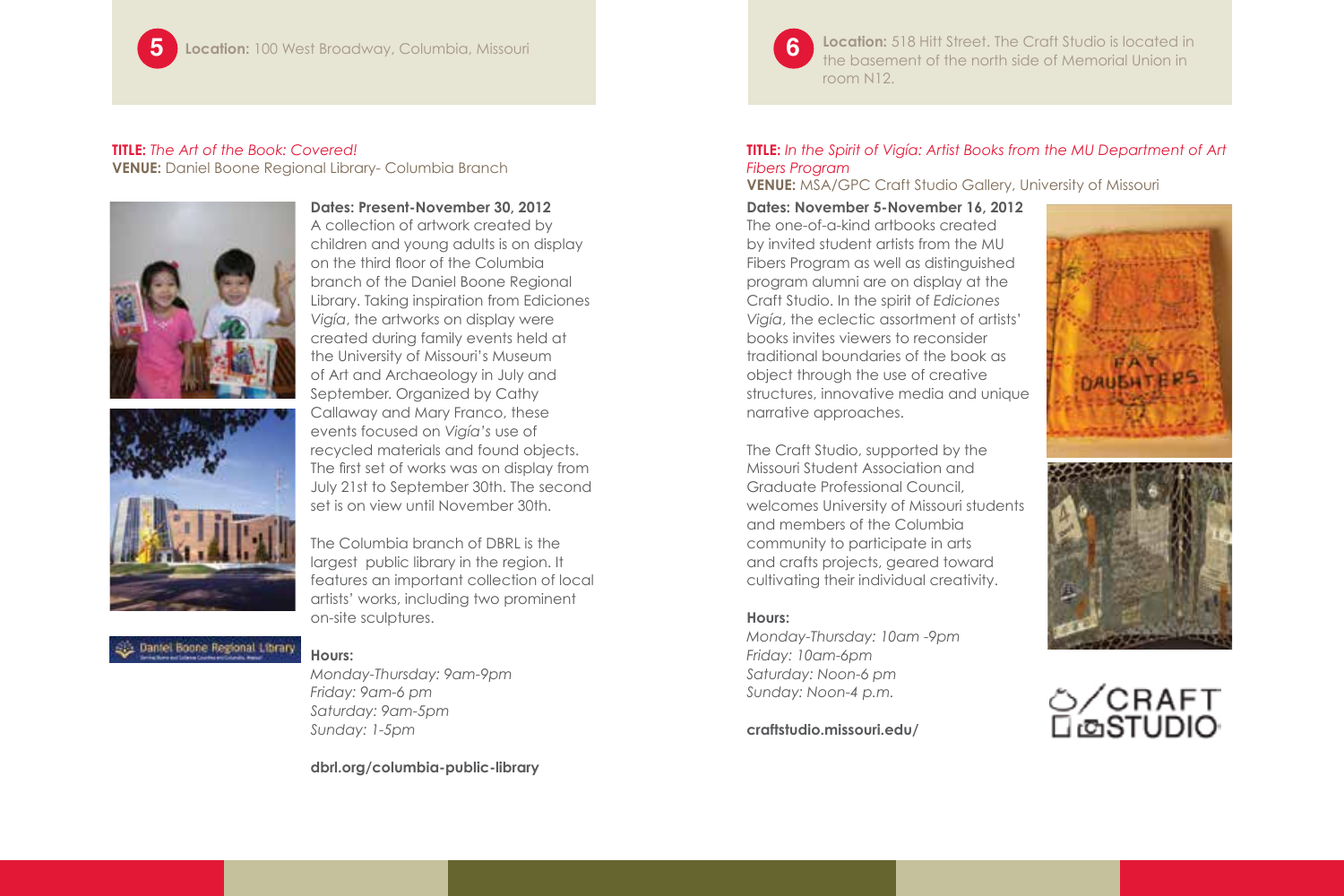**7 8 Location:** 505 Hitt Street. The Fine Arts Building is located at the corner of Hitt Street and University Avenue.

#### **TITLE:** *In the Spirit of* Vigía*: Artist Books from the MU Department of Art Fibers Program* **VENUE:** Fine Arts Building





**Dates: October 29-November 23, 2012** The one-of-a-kind artbooks created by invited student artists from the MU Fibers Program as well as distinguished program alumni are on display in the halls of the Fine Arts Building. In the spirit of *Ediciones Vigía*, the eclectic assortment of artists' books invites viewers to reconsider traditional boundaries of the book as object through the use of creative structures, innovative media, and unique narrative approaches.

The Fiber program within the Department of Art has a longstanding tradition of artists books and is pleased to be a participant in the *Cultural Bricolage: Artist Books of Cuba's Ediciones Vigía* Conference. This exhibition features a few of the books that have been produced in recent years and illustrates the variety of approaches taken by emerging MU artists.



#### **Hours:**  *Monday-Friday: 8am-10pm*

**http://art.missouri.edu/**



**Location: 901 East Rollins Street. The Student Center** is located south of Ellis Library. The artworks can be found just outside of Mort's Eatery.

#### **TITLE:** *The Design, Construction & Re-Imagination of Books* **VENUE:** University of Missouri Student Center

#### **Dates: November 1-31, 2012**

Beginning-level design students in the Department of Architectural Studies created works inspired by the artistic processes of Estévez and *Vigía*. After selecting a design manifesto written by a 20th century architect, students in Lyria Bartlett's class produced handmade constructions that reflected the manifestos' social and technological agendas as well as three key characteristics of *Vigía* publications: the use of found materials; elements of surprise; and interactive parts.

The University of Missouri officially opened the Student Center on October 22, 2010. It is the most dynamic facility on the Columbia campus, integrating conference, lecture and study rooms; informal meeting areas; dining facilities; student organization offices; and the University bookstore.

**Hours:**  *7:00am-Midnight*







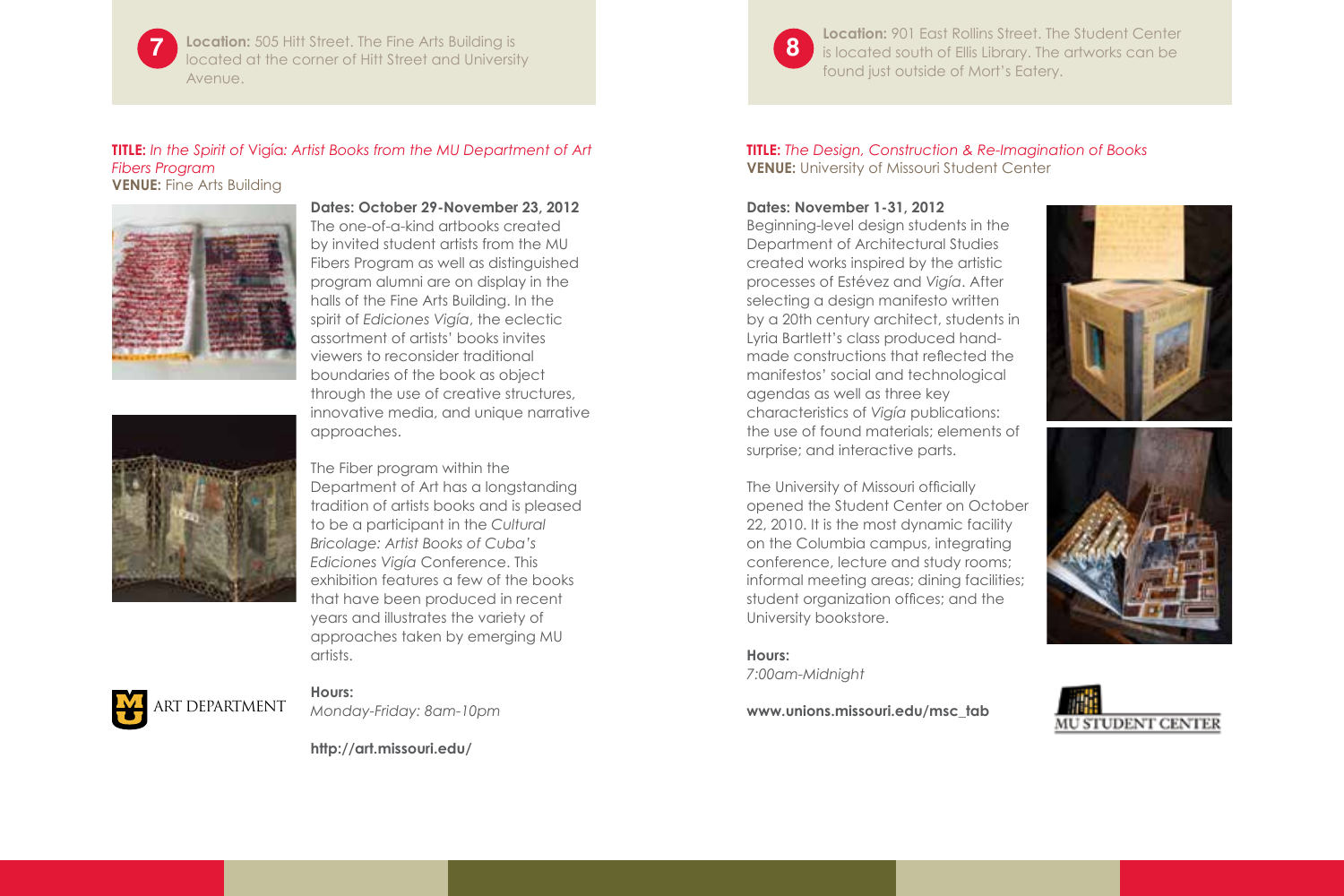**9 10** located just south of Ellis Library. The works are exhibited **Location:** 901 East Rollins Street. The Student Center is in the Lower Lair Lounge, located on the South side of the lower level, just off the main staircase.

#### **TITLE:** *Cover to Cover: Dressing by the Book* **VENUE:** University of Missouri Student Center





**Dates: October 31-November 19, 2012** Using *Vigía's* handmade books as inspiration, students in Jean Parsons's course in Textiles and Apparel Management designed garments from repurposed materials and non-fabric media. They focused on the intimate relationship between reader and book, body and clothing, reflected (for example) in the sounds of turning pages that echo the rustling of fabric.

The University of Missouri officially opened the Student Center on October 22, 2010. It is the most dynamic facility on the Columbia campus, integrating conference, lecture and study rooms; informal meeting areas; dining facilities; student organization offices; and the University bookstore.

**Hours:**  *Monday-Friday: 7:00am-Midnight*

**www.unions.missouri.edu/msc\_tab**



**Location:** 611 Conley Avenue. Townsend Hall is **10** located west of Ellis Library, north of the Alumni Center, and southwest of Jesse Hall.

#### **TITLE:** *Big Idea Books: Entwining Word and Image.*  **VENUE:** Townsend Hall

#### **Dates: November 1-31, 2012**

Undergraduate and graduate students in Kathy Unrath's "Overview of Art Education" course create artist books that combine art production with personal reflection and interaction. The books focus on "Big Ideas," such as baggage, addiction, and beauty. Each book opens with the author's own definition of the big idea both visually and verbally. The next two pages feature the author's virtual collaboration with contemporary artists that they feel successfully engage the selected theme. Then, a classmate adds a visual interpretation of the original work, providing the author with new ways of thinking about and looking at the big idea. Finally, the artist creates a final page, based on the visual interpretations of others, that engages the complexity, ambiguity, and multiplicity inherent in the enduring idea. The result is a multi-layered and collaborative three-dimensional work that reflects and embodies the social significance of art in the public realm.







*8am-10pm*

**education.missouri.edu/about/history/ historic-townsend-hall.php**

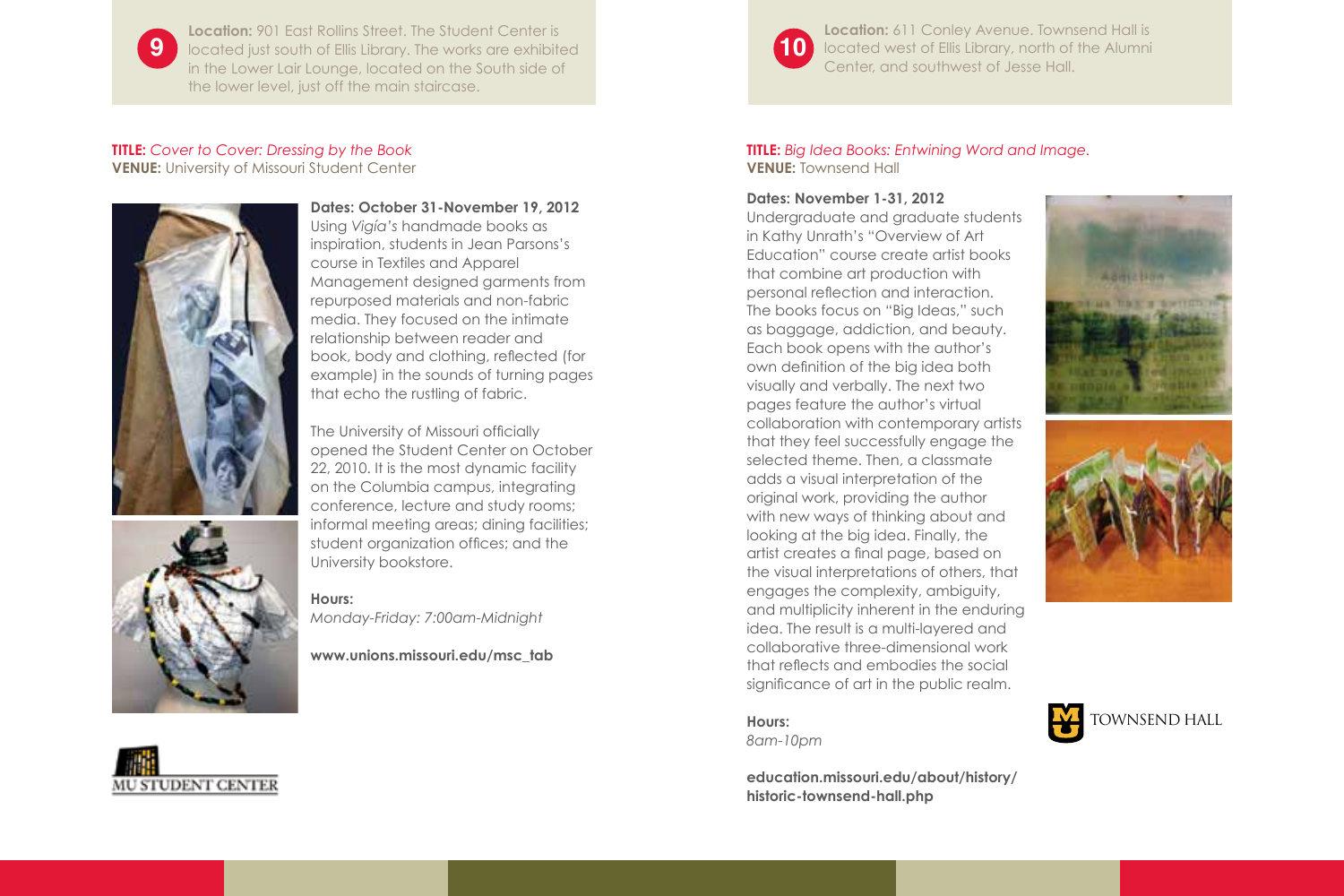**11**

**Location: 909 Lowry Mall. The Student Center is located** just north of Ellis Library and southwest of the Fine Arts Building.

#### **TITLE:** *Big Idea Books: Entwining Word and Image* **VENUE:** Student Success Center





### **Dates: November 5-31, 2012**

Undergraduate and graduate students in Kathy Unrath's "Overview of Art Education" course created artist books that combined art production with personal reflection and interaction. The books focus on "Big Ideas," such as baggage, addiction, and beauty.

The art education program at the University of Missouri is designed to provide students with a strong background in visual art and design education in order to become effective, responsive, professional artistteachers. Coursework is structured to develop expertise in studio, art history, and pedagogy with an emphasis on providing 21st century skills that build imagination, creativity and innovative thinking.

# Student Success Center

**Hours:**  *Monday-Thurday: 8-9pm*

*Friday: 8-5pm*

**success.missouri.edu/**



#### **TITLE:** *The Art of the Book: Social Injustices Interpreted in West Junior High School Students' Altered Books Inspired by Ediciones Vigía* **VENUE:** Columbia Public School Admin-

istration Building

#### **Dates: November 12-16, 2012**

Eighth grade students from West Junior High School researched and created altered books with the theme of social injustice under the direction of Matt Leutchmann and Julie Chatman, art and gifted program teachers. They will be on display at the Columbia Public Schools Administration Building.

#### **Hours:**

*Monday - Friday: 7:30am-5pm* **http://www.columbia.k12.mo.us/**







#### **TITLE:** *Seeing Visions/Hearing Voices: Altered Books* **VENUE:** Orr Street Studios

#### **Dates: November 13, 2012**

As part of the *Seeing Visions: Discuss Art* series at Orr Street Studios, WJHS students and teachers will showcase the books and share their creative processes on November 13, 2012 from 7:00-8:00. Everyone is invited to attend!

Orr Street Studios, located in the North Village in downtown Columbia, hosts more than 25 artists working with various media to create fine art.

#### **Hours:**

*November 13, 2012: 7:00-8:00pm* **www.orrstreetstudios.com/**



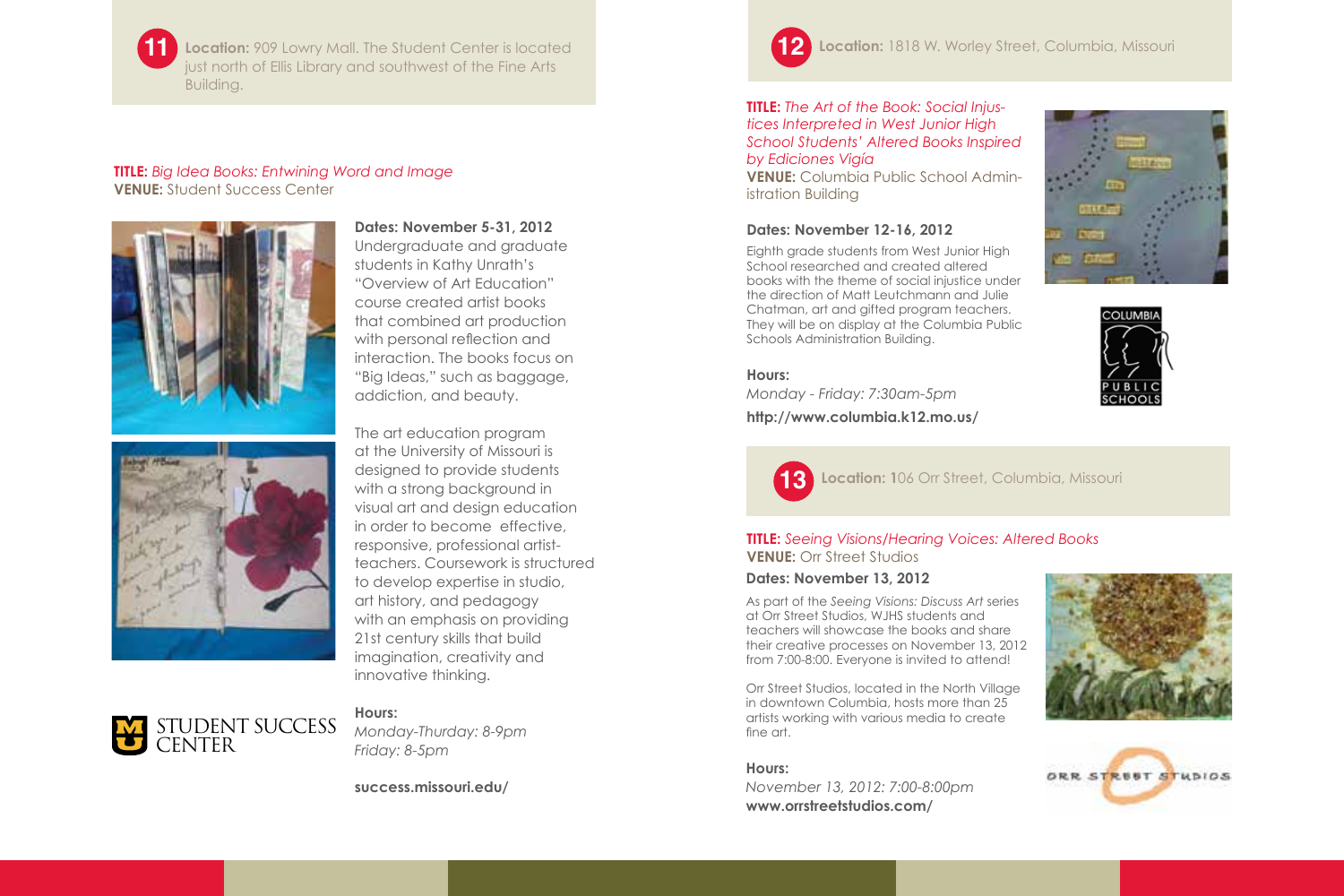

**14 Location:** 522 Hitt St. Rogers Gallery in located in Stanley Hall, which is southeast of Memorial Student Union. **Artist-in Residence: Rolando Estévez Jordán**

#### **TITLE:** *The Design, Construction, and Re-Imagination of Books* **VENUE:** Rogers Gallery in Stanley Hall





**Dates: November 9-14, 2012** Beginning-level design students in the Department of Architectural Studies created works inspired by the artistic processes of Estévez and Vigía. After selecting selecting a design manifesto written by a 20th century

architecture, students in Julie Chatman's class produced hand-made constructions that reflected the manifestos' social and technological agendas and well as three key characteristics of *Vigía* publications: the use of found materials; elements of surprise; and interactive parts.

The Rogers Gallery in Stanley Hall was endowed in memory of Kate Ellen Rogers, former Architectural Studies Department Chair. Stanley Hall houses the Departments of Architectural Studies and Textile and Apparel Management.



# **Hours:**

*7am-midnight*

**http://umcspace.missouri.edu/ historic/buildings/Stanley/**

Estévez will be a visiting artist in Art Department at the University of Missouri from November 5 to 8, 2012. During his residency, he will be participating in a number of events that are free and open to the public. Please join us!

Estevez's visit is sponsored by the MU Fiber Arts Club, the Organization Resource Group, and The Bingham Art Gallery.

| Monday Nov. 5 | 11-1:50pm.   Fiber Studio, Bingham Connection (between     |
|---------------|------------------------------------------------------------|
|               | Schurz & Hatch Halls, enter through side door on southeast |
|               | side of Hatch Hall). Estévez wil make a book and assist    |
|               | students in making a one-of-a-kind book in the manner of   |
|               | Ediciones Vigía.                                           |

#### **3:00-4:30pm | Printmaking Class**

(taught by Chris Daniggelis) Rm. 207 Fine Arts Bldg. Work with students and discuss his work in printmaking.

**Tuesday Nov. 6 11-1:00am | Letterpress Class** 

(taught by Jean Brueggenjohann), Corner Play House, Hitt & University in basement, Estévez will talk about artist books.

**2:00-4:50pm | Fiber Studio, Bingham Connection** (between Schurz & Hatch Halls, enter through side door on southeast side of Hatch Hall). Estévez will make a book and assist students in making a one-of-a-kind book in the manner of *Ediciones Vigia.*

**Wednesday Nov. 7 11-1:50pm | Fiber Studio, Bingham Connection** (between Schurz & Hatch Halls, enter through side door on southeast side of Hatch Hall). Estévez will make a book and assist students in making a one-of-a-kind book in the manner of *Ediciones Vigia.*

**Thursday Nov. 8 2:00-4:50pm | Fiber Studio, Bingham Connection** (between Schurz & Hatch Halls, enter through side door on southeast side of Hatch Hall). Estévez will make a book and assist students in making a one-of-a-kind book in the manner of *Ediciones Vigia.*